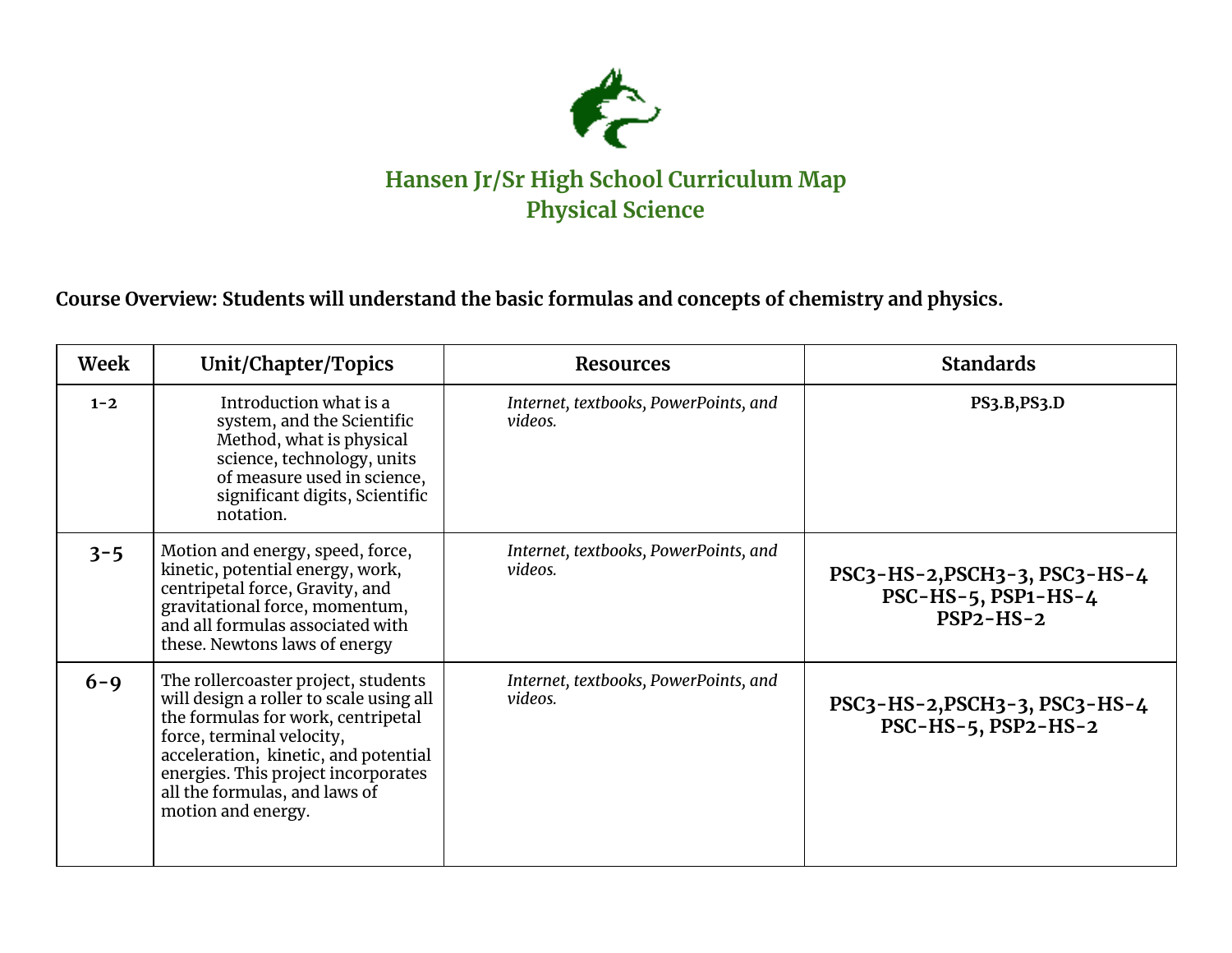| $10 - 12$ | How energy is transferred, specific<br>heat, and the formulas associated<br>with specific heat, thermal heat,<br>Students will build a calorimeter, to<br>show qualitative evaluations.                                                                     | Internet, textbooks, PowerPoints, and videos    | $PSC3-HS-4$ , $PSC3-HS-5$ ,                                             |
|-----------|-------------------------------------------------------------------------------------------------------------------------------------------------------------------------------------------------------------------------------------------------------------|-------------------------------------------------|-------------------------------------------------------------------------|
| $13 - 15$ | The magnetic unit, how they<br>incorporate magnets in today's<br>society by putting them in autos,<br>computers, speakers, phones,<br>submarines, airport security, store<br>anti-theft, students will have a<br>project building a device with<br>magnets. | Internet, textbooks, PowerPoints, and<br>videos | Ps3.a, PS3.B3 ps3.c,                                                    |
| $16 - 18$ | Electricity, the history of electricity<br>along with devices that have<br>changed our world, formulas<br>associated with electricity, a/c and<br>d/c power. Students will also build<br>a device that incorporates the<br>electricity of their choice      | Internet, textbooks, PowerPoints, and<br>videos | PSP.3A, PS3.B,                                                          |
| 19        | Finals                                                                                                                                                                                                                                                      |                                                 |                                                                         |
| $20 - 22$ | Matter and the states of matter and<br>properties associated with each<br>state of matter. Properties of<br>supercooling, sublimation, Boyle's<br>law, Charles's law, Archimedes<br>principle, Bernoulli's principle,<br>along with several other laws.     | Internet, textbooks, PowerPoints, and<br>videos | PS1.A, PSC1-HS-1, PSC-HS-3                                              |
| $23 - 25$ | Waves, transverse waves associated<br>with electromagnetic radiation,<br>compressional waves associated<br>with sound waves                                                                                                                                 | Internet, textbooks, PowerPoints, and<br>videos | PSP3-HS, PSP-3HS-1, PSP3-HS-3,<br>PSP3-HS-4, PSP3-HS-5                  |
| $26 - 29$ | Periodic Table of Elements,<br>students will be able to interpret<br>the table and the different types of<br>elements in the families and                                                                                                                   | Internet, textbooks, PowerPoints, and<br>videos | PSC1-HS-5, PS1.A, PS1.C,<br>PSC1-HS-1P<br>SC1-HS-2, PSC1-HS3, PSC1-HS-5 |